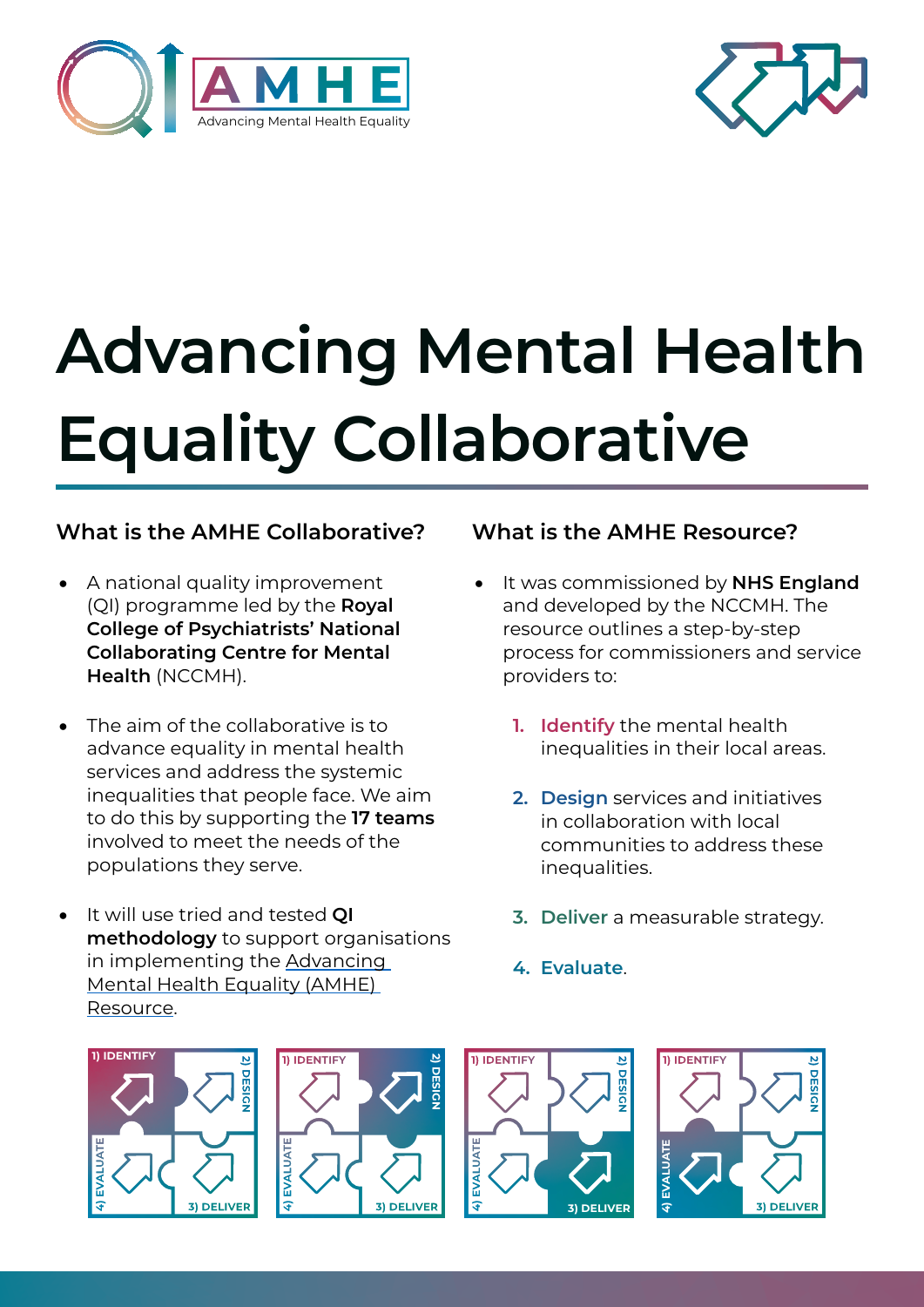# **How is the collaborative supporting organisations to reduce local mental health inequalities?**

• Each organisation is allocated a **skilled and experienced QI coach**  who supports you to test ideas, collect data to understand the impact of changes and help overcome barriers to the work.



- • We'll be applying quality improvement to support organisations/systems to identify and tackle inequalities in a structured way. This will involve:
	- 1. Identifying **local population segments with known inequalities in access, experience and outcomes.** A video describing this process is available [here.](https://www.youtube.com/watch?v=dBMgk_7a6j4)
	- **2. Developing measures** that will help us understand if we are improving over time
	- 3. Developing a set of **change ideas**  that we believe will address inequalities
	- 4. Utilising **plan, do, study, act (PDSA)**  cycles to test and scale ideas



- 5. Supporting organisations/systems to develop a **continuous learning system** to tackle inequity in services.
- All organisations are invited to attend **10 learning sessions** throughout the collaborative which provide the opportunity to share learning and draw inspiration from the work of other organisations on the programme.

# **How will organisations manage/ oversee their QI project?**

- • An **Overarching project team** will oversee the organisation's work on the collaborative over the three years. They will make decisions on which inequalities the organisation will focus on, ensure the work aligns with other work taking place, and provide a governance function.
- • **Sub teams:** each organisation will identify 2 – 3 areas of inequality

to focus on in the collaborative and each of these areas will be allocated a sub team to carry out the work. Sub teams will be responsible for the day-to-day work including developing ideas to test, collecting data and understanding where improvement is being made.

### **What is essential to this work?**

- Involving **representatives from the communities** you are trying to improve access, experience and outcomes for. This includes all aspects of your project, from design, to generating ideas to test, and will ensure you are measuring what is important to that community to determine whether improvements have been made.
- For guidance on co-production, please refer to our [Working Well](https://www.rcpsych.ac.uk/improving-care/nccmh/other-programmes/coproduction)  [Together guide.](https://www.rcpsych.ac.uk/improving-care/nccmh/other-programmes/coproduction)